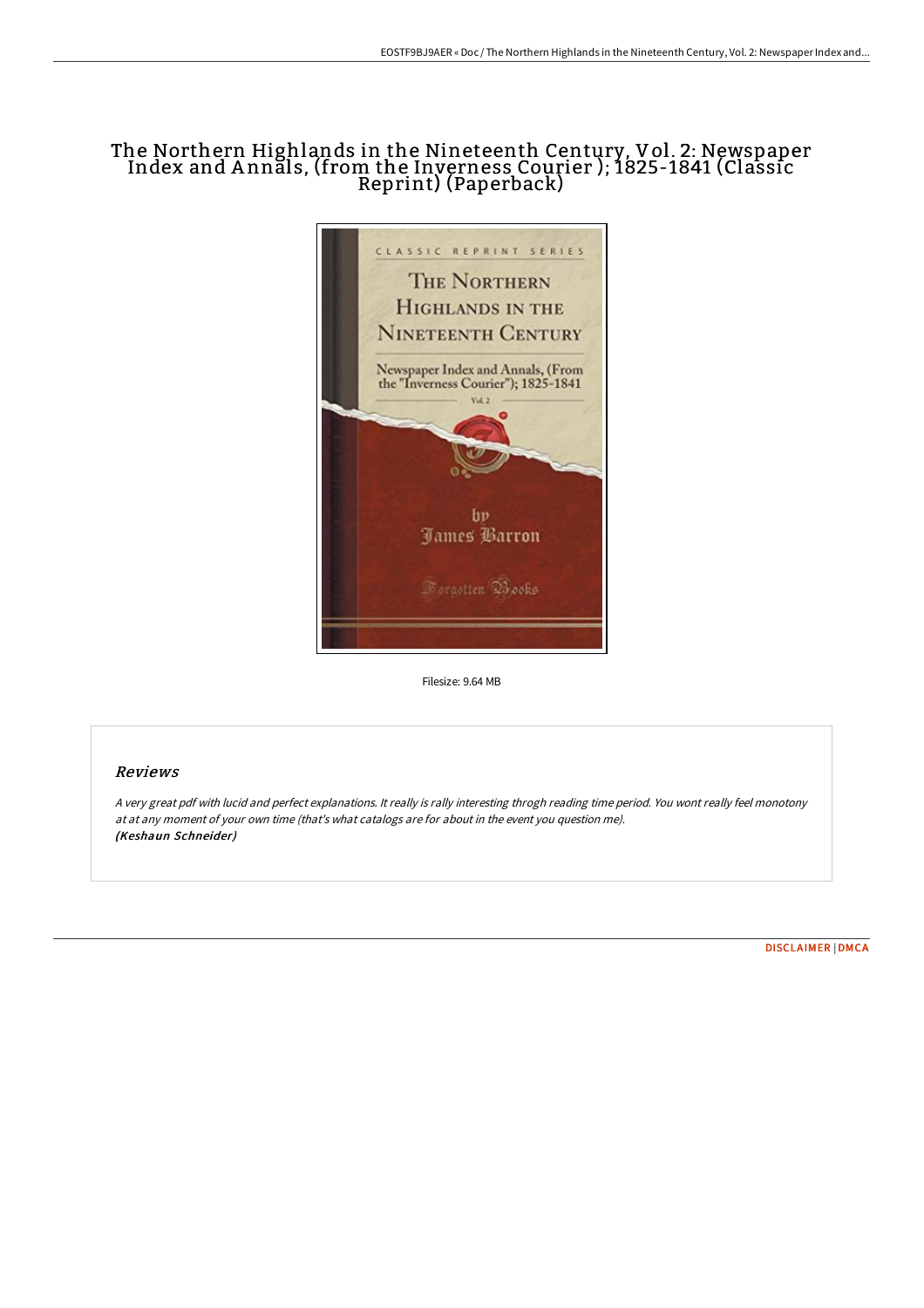## THE NORTHERN HIGHLANDS IN THE NINETEENTH CENTURY, VOL. 2: NEWSPAPER INDEX AND ANNALS, (FROM THE INVERNESS COURIER ); 1825-1841 (CLASSIC REPRINT) (PAPERBACK)



Forgotten Books, 2017. Paperback. Condition: New. Language: English . Brand New Book \*\*\*\*\* Print on Demand \*\*\*\*\*. Excerpt from The Northern Highlands in the Nineteenth Century, Vol. 2: Newspaper Index and Annals, (From the Inverness Courier ); 1825-1841 Map or inverness 1832, at end of volume - This is a reproduction, on a reduced scale and wit-bout colouring, of the map issued in the Parliamentary Reports upon the Boundaries of the several cities, burghs, and towns of Scot land, in respect to the election of members to serve in Parliament, ordered to be printed 18th April 1832. In the Report accompanying the map, the Commissioners say: Inverness is the county town of the large shire of that name, and also generally regarded as the Capital of the Northern Highlands. The town is compact, and the streets regular, with large and well-provided shops; and it contains a great number of wealthy and respectable inhabitants. Many handsome villas are also erected in the neighbourhood. There are manufactures of woollen goods, hemp, and leather; and at the fairs sheep and wool to a great amount are dis posed of. The harbour of Inverness is good, and frequented by a number of vessels of considerable tonnage. Intercourse by steam has been established with Aberdeen and Edinburgh, and also with the Western coast through the Caledonian Canal; and smacks sail regularly to London, conveying both goods and passengers. The Caledonian Canal has not hitherto added much to the commerce of the district, but beneficial effects may be expected to result from that great work. The town has been recently lighted with gas, and well supplied with water; and the Academy is considered oneviii. Map or mvnamnss. About the Publisher Forgotten Books publishes hundreds of thousands of rare and classic books. Find more at This book...

 $\mathbf{r}$ Read The Northern Highlands in the Nineteenth Century, Vol. 2: Newspaper Index and Annals, (from the Inverness Courier ); 1825-1841 (Classic Reprint) [\(Paperback\)](http://techno-pub.tech/the-northern-highlands-in-the-nineteenth-century.html) Online

Download PDF The Northern Highlands in the Nineteenth Century, Vol. 2: Newspaper Index and Annals, (from the Inverness Courier ); 1825-1841 (Classic Reprint) [\(Paperback\)](http://techno-pub.tech/the-northern-highlands-in-the-nineteenth-century.html)